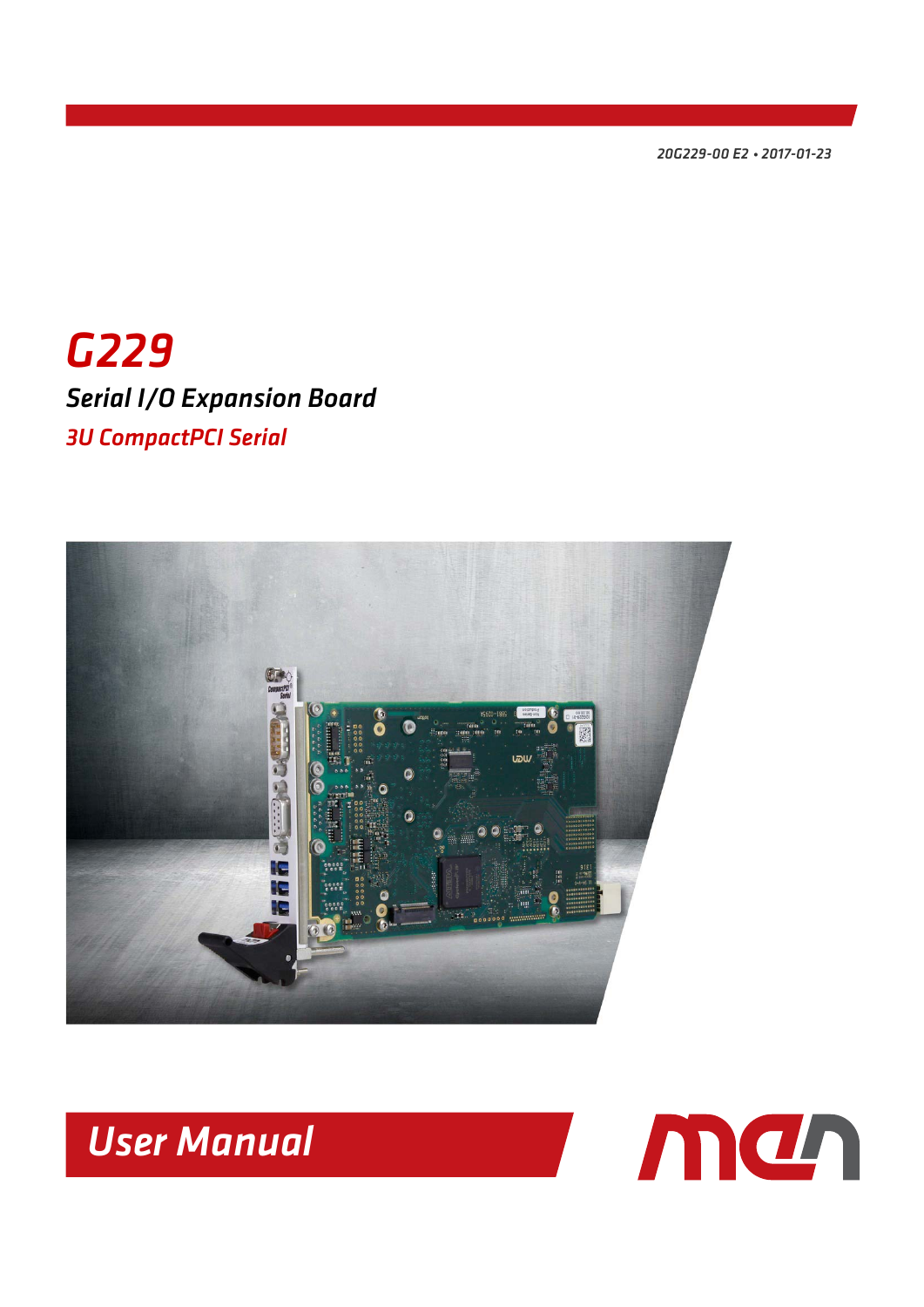# <span id="page-1-0"></span>*Contents*

| 1            |            |                                                |  |
|--------------|------------|------------------------------------------------|--|
|              | 1.1        |                                                |  |
|              | 1.2        |                                                |  |
|              | 1.3        |                                                |  |
|              | 1.4<br>1.5 |                                                |  |
|              | 1.6        |                                                |  |
|              |            |                                                |  |
| $\mathbf{2}$ |            |                                                |  |
|              | 2.1        | Installing an M.2 Solid State Drive14<br>2.1.1 |  |
|              | 2.2        |                                                |  |
|              | 2.3        |                                                |  |
|              |            | 2.3.1                                          |  |
|              | 2.4        |                                                |  |
|              |            | 2.4.1                                          |  |
|              | 2.5        | 2.5.1                                          |  |
|              |            |                                                |  |
| 3            |            |                                                |  |
|              | 3.1        |                                                |  |
|              | 3.2        |                                                |  |
|              | 3.3        | 3.2.1                                          |  |
|              |            | 3.3.1                                          |  |
|              | 3.4        |                                                |  |
|              | 3.5        |                                                |  |
|              |            | 3.5.1                                          |  |
|              |            | 3.5.2                                          |  |
|              | 3.6        |                                                |  |
| 4            |            |                                                |  |
|              | 4.1        |                                                |  |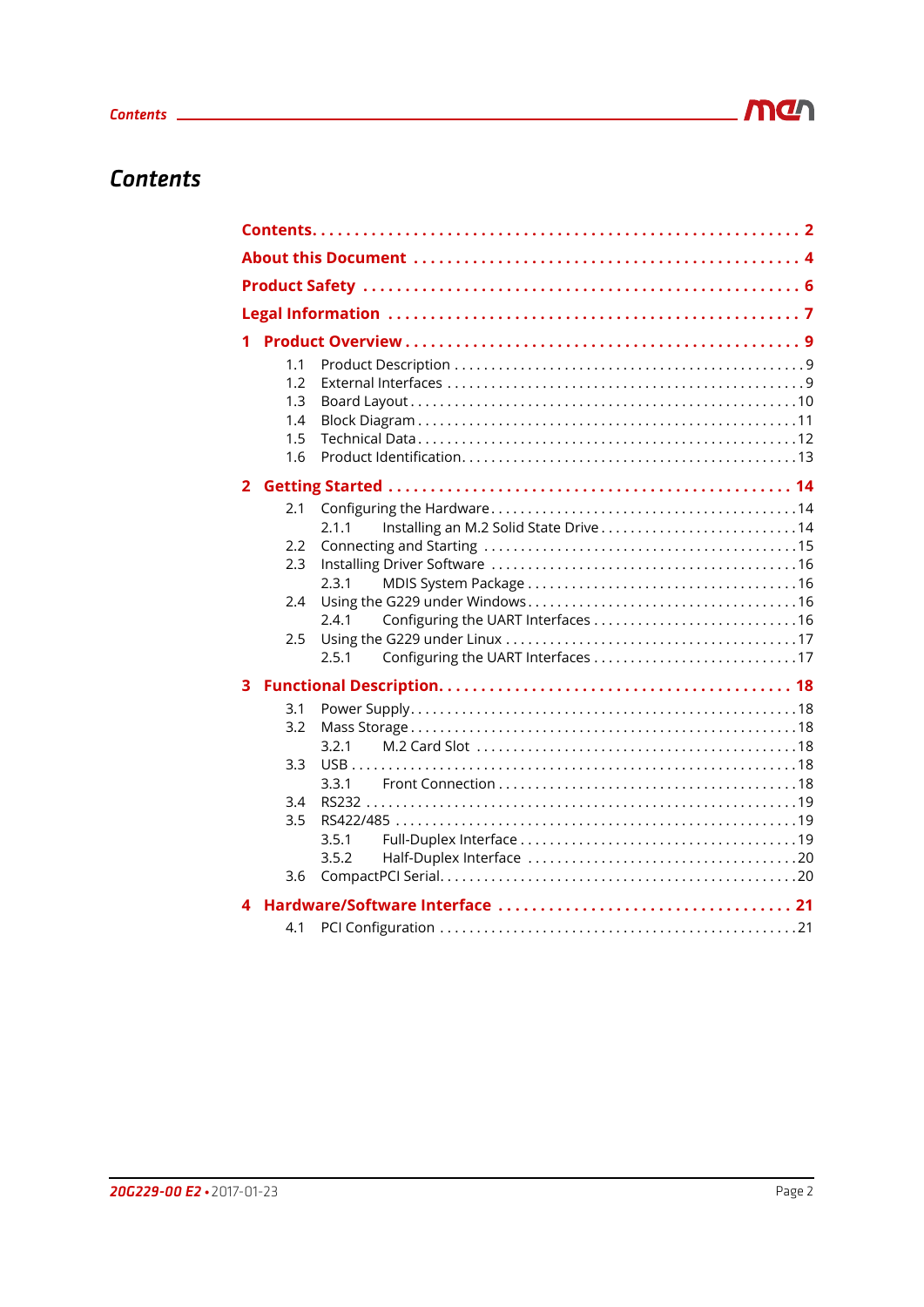# *Figures*

# *Tables*

| Table 1.  |                                                          |
|-----------|----------------------------------------------------------|
| Table 2.  |                                                          |
| Table 3.  |                                                          |
| Table 4.  |                                                          |
| Table 5.  |                                                          |
| Table 6.  |                                                          |
| Table 7.  |                                                          |
| Table 8.  | Pin assignment - RS422/485 full duplex (9-pin D-Sub). 19 |
| Table 9.  | Pin assignment - RS422/485 half duplex (9-pin D-Sub) 20  |
| Table 10. |                                                          |
|           |                                                          |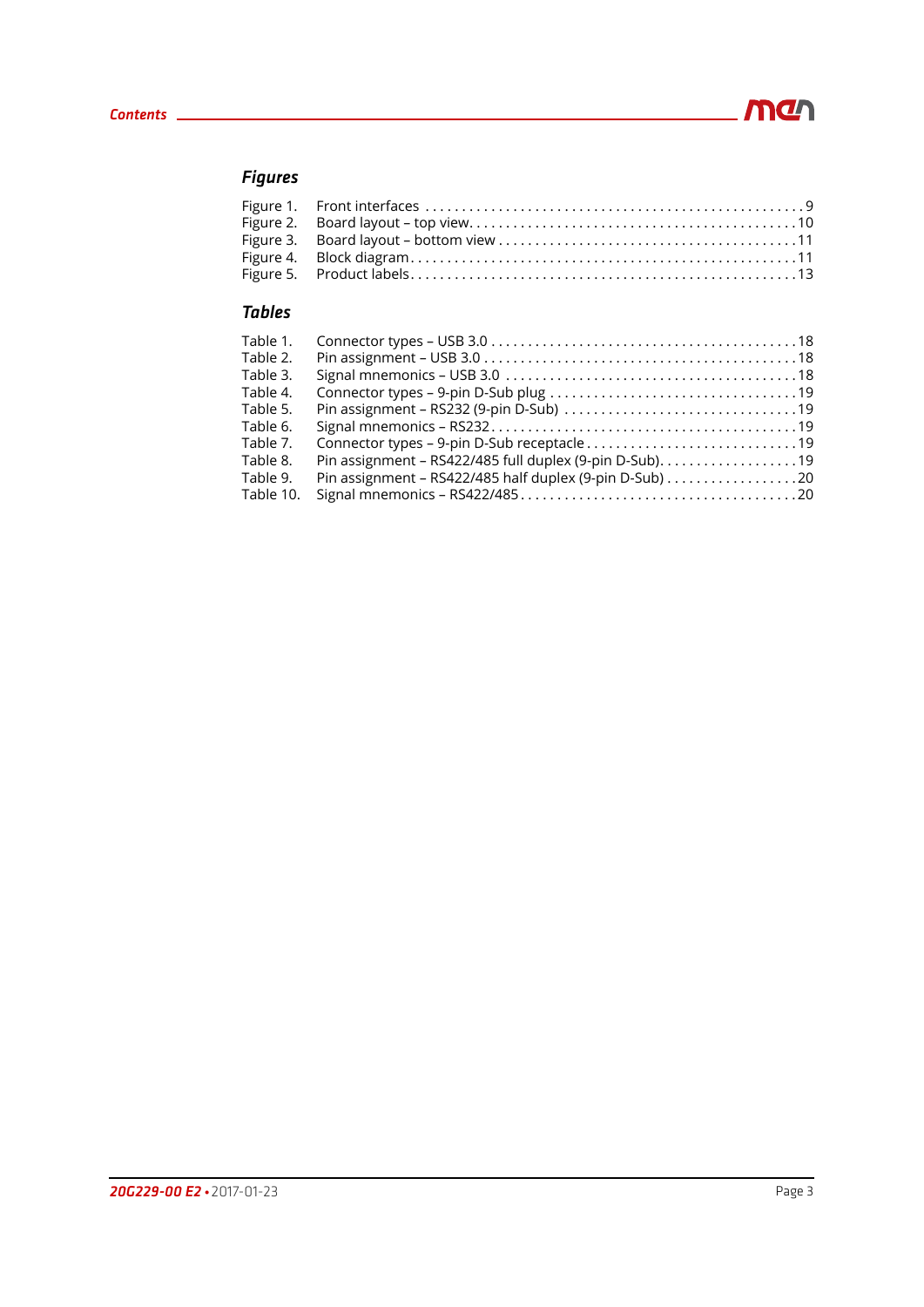# <span id="page-3-0"></span>*About this Document*

This user manual is intended only for system developers and integrators, it is not intended for end users.

It describes the design, functions and connection of the product. The manual does not include detailed information on individual components (data sheets etc.).



G229 product page with up-to-date information and downloads: www.men.de/products/g229/

## *History*

| <b>Issue</b>   | <b>Comments</b>                                                                                                                                   | Date       |
|----------------|---------------------------------------------------------------------------------------------------------------------------------------------------|------------|
|                | First issue                                                                                                                                       | 2016-07-22 |
| F <sub>2</sub> | Added UART port numbers and chapters Chapter 2.4<br>Using the G229 under Windows on page 16, Chapter<br>2.5 Using the G229 under Linux on page 21 | 2017-01-23 |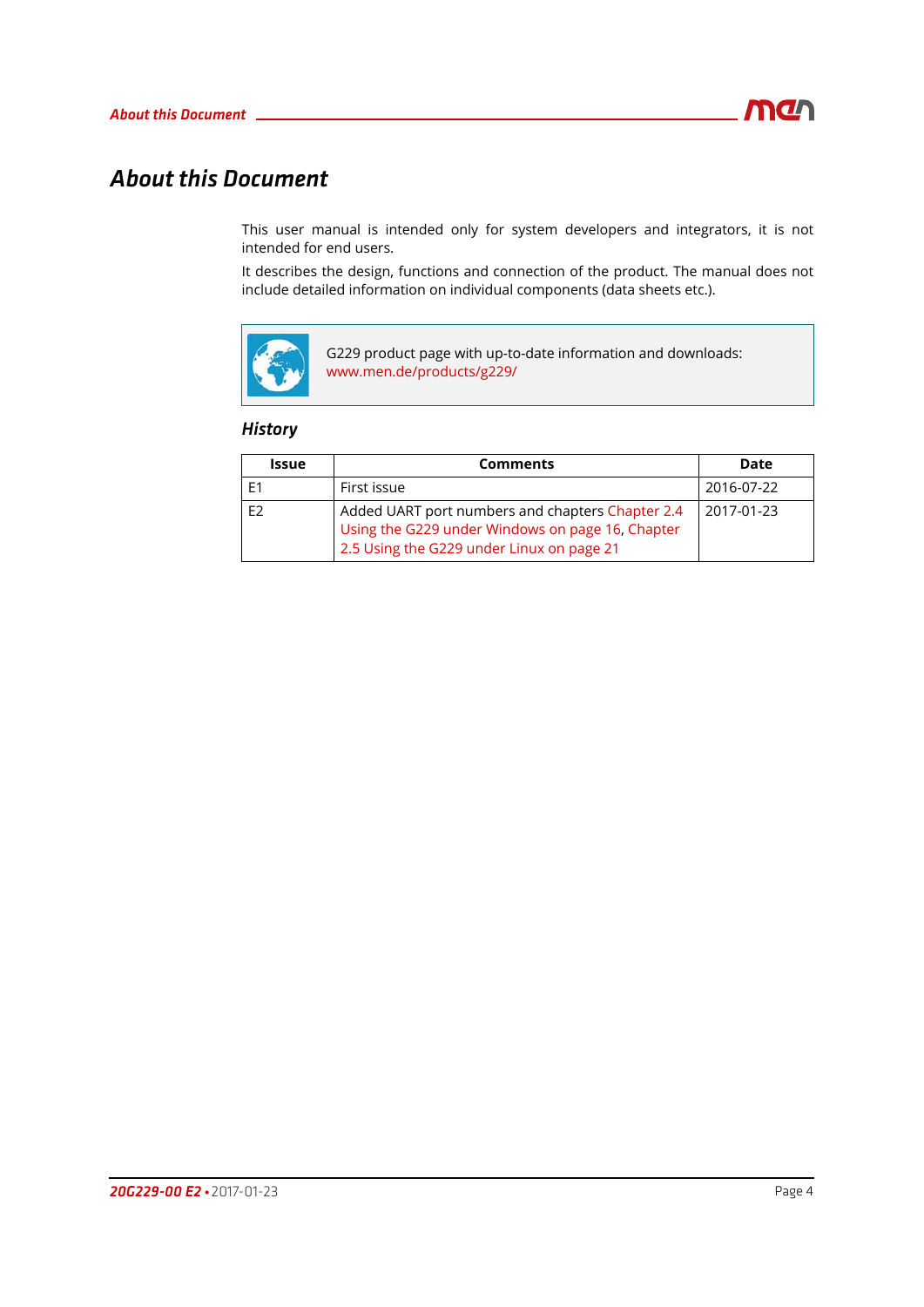

# *Conventions*



Indicates important information or warnings concerning situations which could result in personal injury, or damage or destruction of the component.



Indicates important information concerning electrostatic discharge which could result in damage or destruction of the component.



Indicates important information or warnings concerning proper functionality of the product described in this document.



The globe icon indicates a hyperlink that links directly to the Internet. When no globe icon is present, the hyperlink links to specific information within this document.

| Italics        | Folder, file and function names are printed in <i>italics</i> .                                                                                                                                    |
|----------------|----------------------------------------------------------------------------------------------------------------------------------------------------------------------------------------------------|
| Mono           | A monospaced font type is used for hexadecimal numbers, listings, C<br>function descriptions or wherever appropriate. Hexadecimal numbers are<br>preceded by "0x".                                 |
| <b>Comment</b> | Comments embedded into coding examples are shown in green text.                                                                                                                                    |
| IRQ#<br>/IRO   | Signal names followed by a hashtag "#" or preceded by a forward slash "/"<br>indicate that this signal is either active low or that it becomes active at a<br>falling edge.                        |
| In/Out         | Signal directions in signal mnemonics tables generally refer to the<br>corresponding board or component, "in" meaning "to the board or<br>component", "out" meaning "from the board or component". |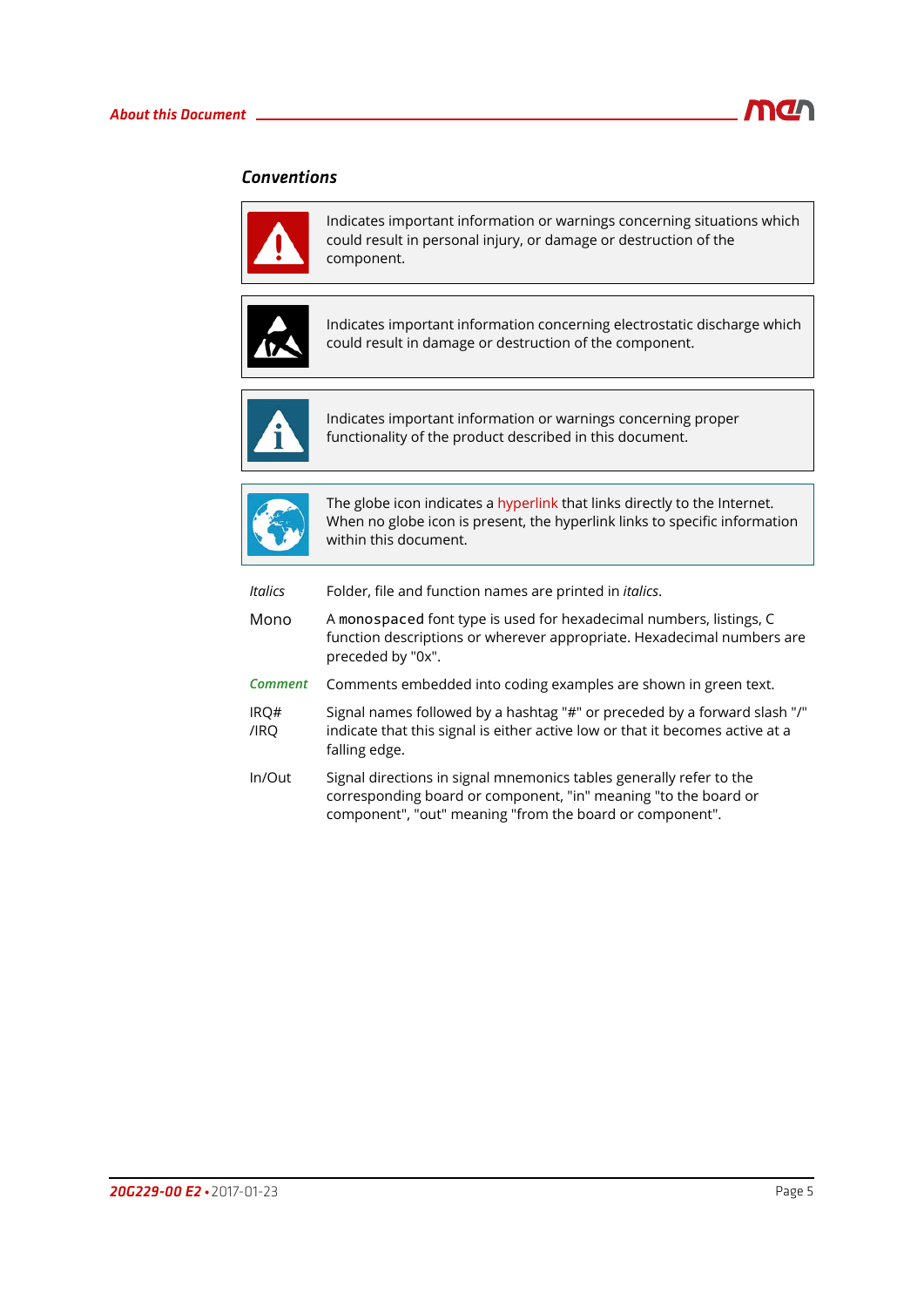# <span id="page-5-0"></span>*Product Safety*

# *Electrostatic Discharge (ESD)*

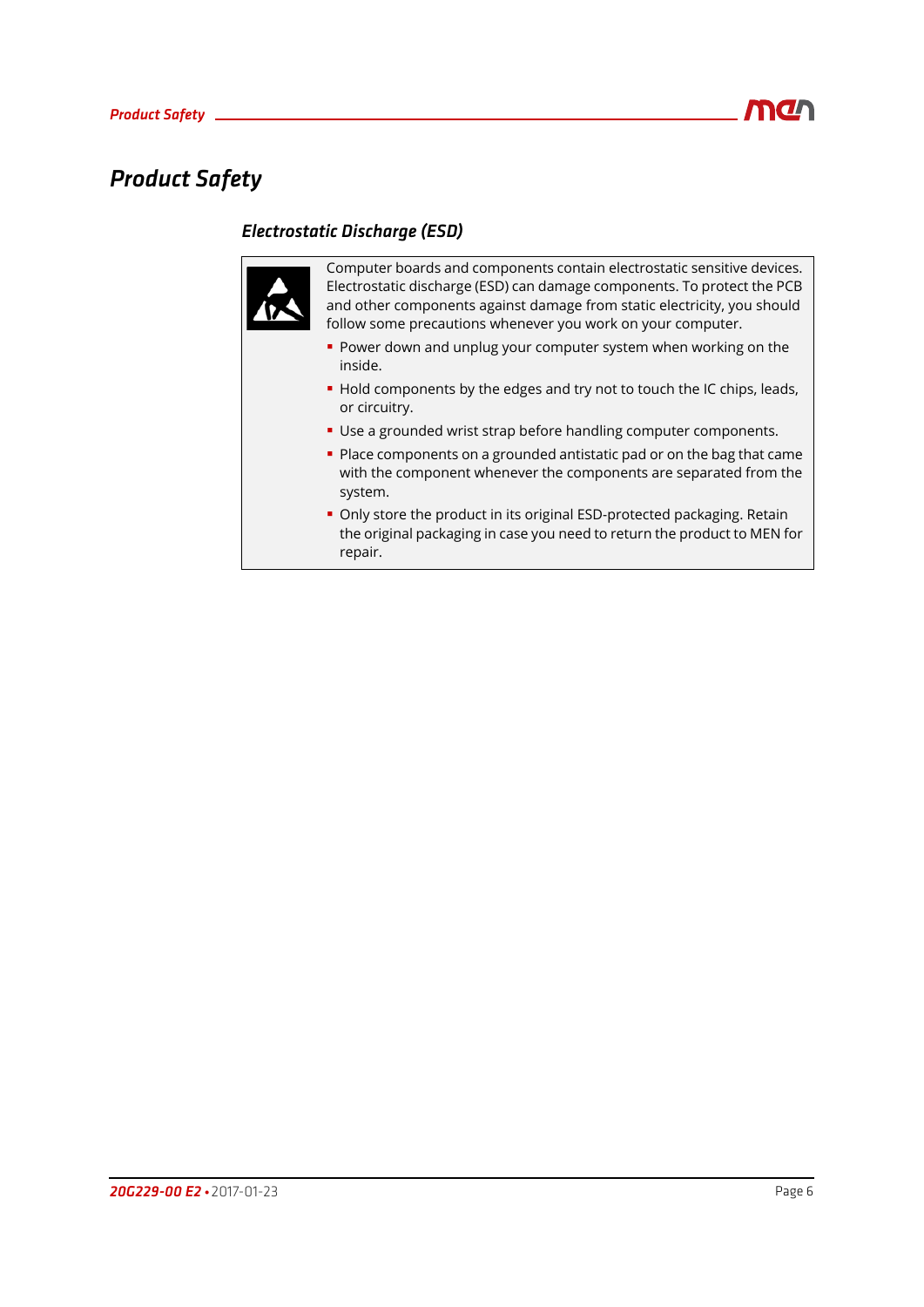# <span id="page-6-0"></span>*Legal Information*

# *Changes*

MEN Mikro Elektronik GmbH ("MEN") reserves the right to make changes without further notice to any products herein.

# *Warranty, Guarantee, Liability*

MEN makes no warranty, representation or guarantee of any kind regarding the suitability of its products for any particular purpose, nor does MEN assume any liability arising out of the application or use of any product or circuit, and specifically disclaims any and all liability, including, without limitation, consequential or incidental damages. TO THE EXTENT APPLICABLE, SPECIFICALLY EXCLUDED ARE ANY IMPLIED WARRANTIES ARISING BY OPERATION OF LAW, CUSTOM OR USAGE, INCLUDING WITHOUT LIMITATION, THE IMPLIED WARRANTIES OF MERCHANTABILITY AND FITNESS FOR A PARTICULAR PURPOSE OR USE. In no event shall MEN be liable for more than the contract price for the products in question. If buyer does not notify MEN in writing within the foregoing warranty period, MEN shall have no liability or obligation to buyer hereunder.

The publication is provided on the terms and understanding that:

1. MEN is not responsible for the results of any actions taken on the basis of information in the publication, nor for any error in or omission from the publication; and

2. MEN is not engaged in rendering technical or other advice or services.

MEN expressly disclaims all and any liability and responsibility to any person, whether a reader of the publication or not, in respect of anything, and of the consequences of anything, done or omitted to be done by any such person in reliance, whether wholly or partially, on the whole or any part of the contents of the publication.

# *Conditions for Use, Field of Application*

The correct function of MEN products in mission-critical and life-critical applications is limited to the environmental specification given for each product in the technical user manual. The correct function of MEN products under extended environmental conditions is limited to the individual requirement specification and subsequent validation documents for each product for the applicable use case and has to be agreed upon in writing by MEN and the customer. Should the customer purchase or use MEN products for any unintended or unauthorized application, the customer shall indemnify and hold MEN and its officers, employees, subsidiaries, affiliates, and distributors harmless against all claims, costs, damages, and expenses, and reasonable attorney fees arising out of, directly or indirectly, any claim or personal injury or death associated with such unintended or unauthorized use, even if such claim alleges that MEN was negligent regarding the design or manufacture of the part. In no case is MEN liable for the correct function of the technical installation where MEN products are a part of.

# *Qualified Personnel*

The product/system described in this documentation may be operated only by personnel qualified for the specific task in accordance with the relevant documentation, in particular its warning notices and safety instructions. Qualified personnel are those who, based on their training and experience, are capable of identifying risks and avoiding potential hazards when working with these products/systems.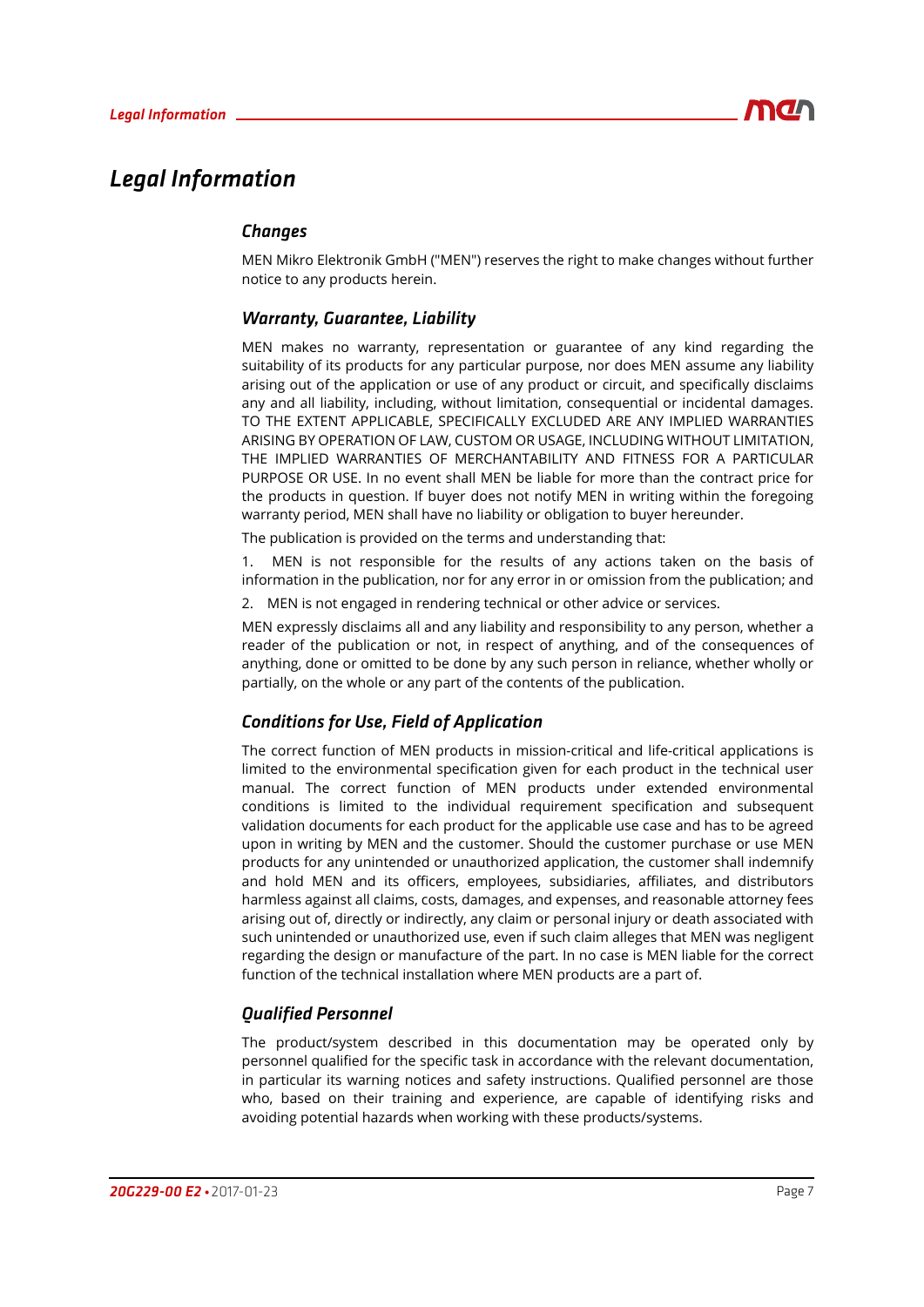# *Conformity*

MEN products are no ready-made products for end users. They are tested according to the standards given in the Technical Data and thus enable you to achieve certification of the product according to the standards applicable in your field of application.

### *RoHS*

Since July 1, 2006 all MEN standard products comply with RoHS legislation.

Since January 2005 the SMD and manual soldering processes at MEN have already been completely lead-free. Between June 2004 and June 30, 2006 MEN's selected component suppliers have changed delivery to RoHS-compliant parts. During this period any change and status was traceable through the MEN ERP system and the boards gradually became RoHS-compliant.

### *WEEE Application*



The WEEE directive does not apply to fixed industrial plants and tools. The compliance is the responsibility of the company which puts the product on the market, as defined in the directive; components and subassemblies are not subject to product compliance. In other words: Since MEN does not deliver ready-made products to end users, the WEEE directive is not applicable for MEN. Users are nevertheless recommended to properly recycle all electronic boards which have passed their life cycle.

Nevertheless, MEN is registered as a manufacturer in Germany. The registration number can be provided on request.

Copyright © 2017 MEN Holding. All rights reserved.

| Germany                                                                                         | France                                                                                                            | USA                                                                                       | China                                                                                                                         |
|-------------------------------------------------------------------------------------------------|-------------------------------------------------------------------------------------------------------------------|-------------------------------------------------------------------------------------------|-------------------------------------------------------------------------------------------------------------------------------|
| MEN Mikro Elektronik GmbH<br>Neuwieder Straße 3-7<br>90411 Nuremberg<br>Phone +49-911-99 33 5-0 | MEN Mikro Elektronik SAS<br>18, rue René Cassin<br>ZA de la Châtelaine<br>74240 Gaillard<br>Phone +33-450-955-312 | MEN Micro Inc.<br>860 Penllyn Blue Bell Pike<br>Blue Bell, PA 19422<br>Phone 215-542-9575 | MEN Mikro Elektronik<br>(Shanghai) Co., Ltd.<br>Room 808-809, Jiaxing<br>Mansion, No. 877 Dongfang<br>Road<br>200122 Shanghai |
| info@men.de<br>www.men.de                                                                       | info@men-france.fr<br>www.men-france.fr                                                                           | sales@menmicro.com<br>www.menmicro.com                                                    | Phone +86-21-5058-0961<br>sales@men-china.cn<br>www.men-china.cn                                                              |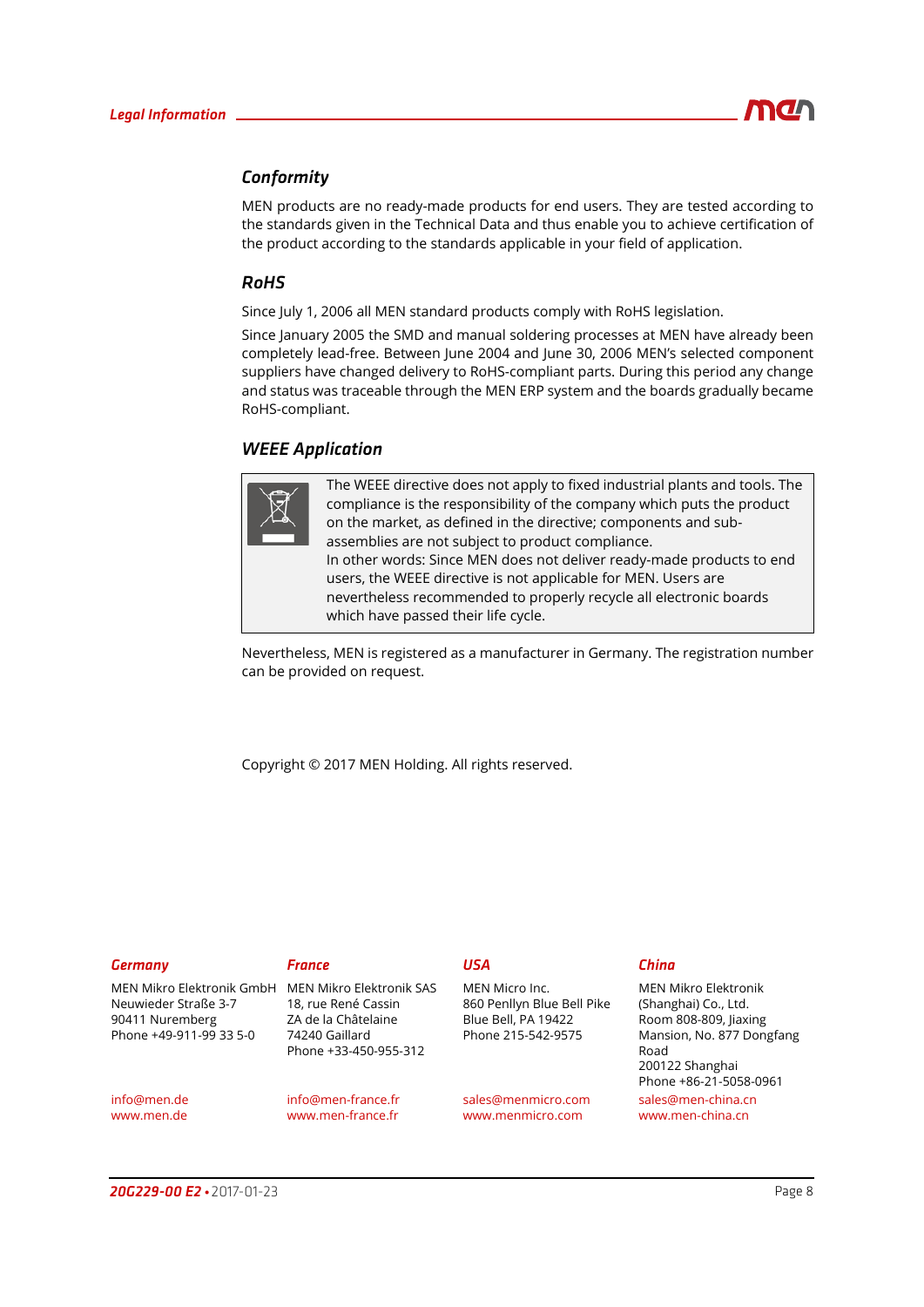# <span id="page-8-0"></span>*1 Product Overview*

# <span id="page-8-1"></span>*1.1 Product Description*

The MEN G229 is an I/O expansion board for CompactPCI Serial for adding often required functions to a CPU board on a single slot. It can be used, e.g., as a main boot device for a server CPU.

The board is designed and tested for the railway and industrial market. It provides 3 USB 3.0 ports and isolated RS232 and RS422/485 interfaces, for either service or continuous operation in a railway or industrial environment.

For data storage or as a boot medium a m.2 slot supporting NVMe is provided on the board. It provides a fast boot time as it is connected via a PCI Express x1 link.

The G229 is a low-power solution for the extended temperature range.

### <span id="page-8-2"></span>*1.2 External Interfaces*

<span id="page-8-3"></span>*Figure 1. Front interfaces*

02G229-01

**CompactPCI** ® Seria Œ RS232 X1(UART0) RS422/485  $\overline{\mathcal{Z}}$ (UART1)**G229**

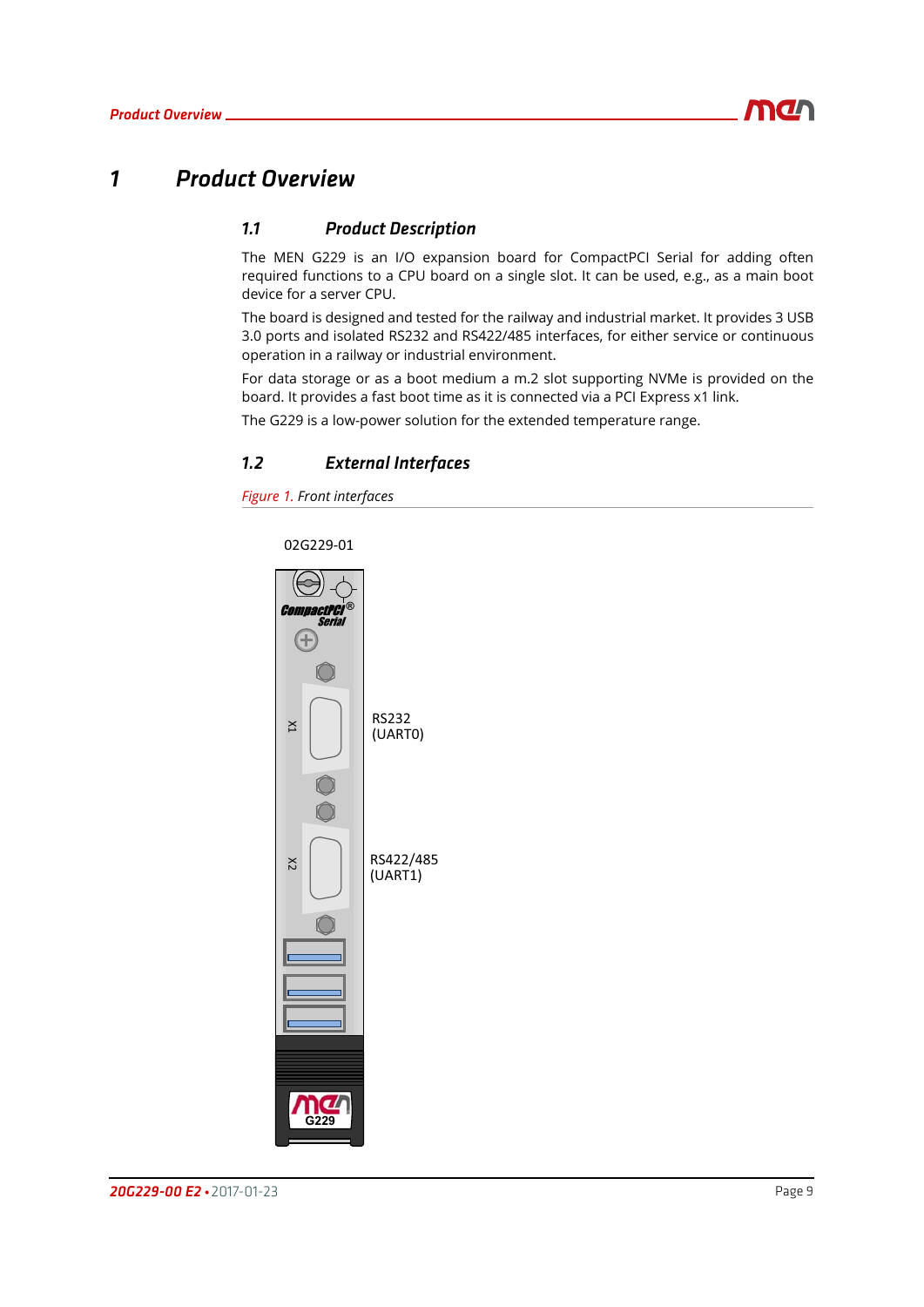

# <span id="page-9-0"></span>*1.3 Board Layout*

<span id="page-9-1"></span>*Figure 2. Board layout – top view*

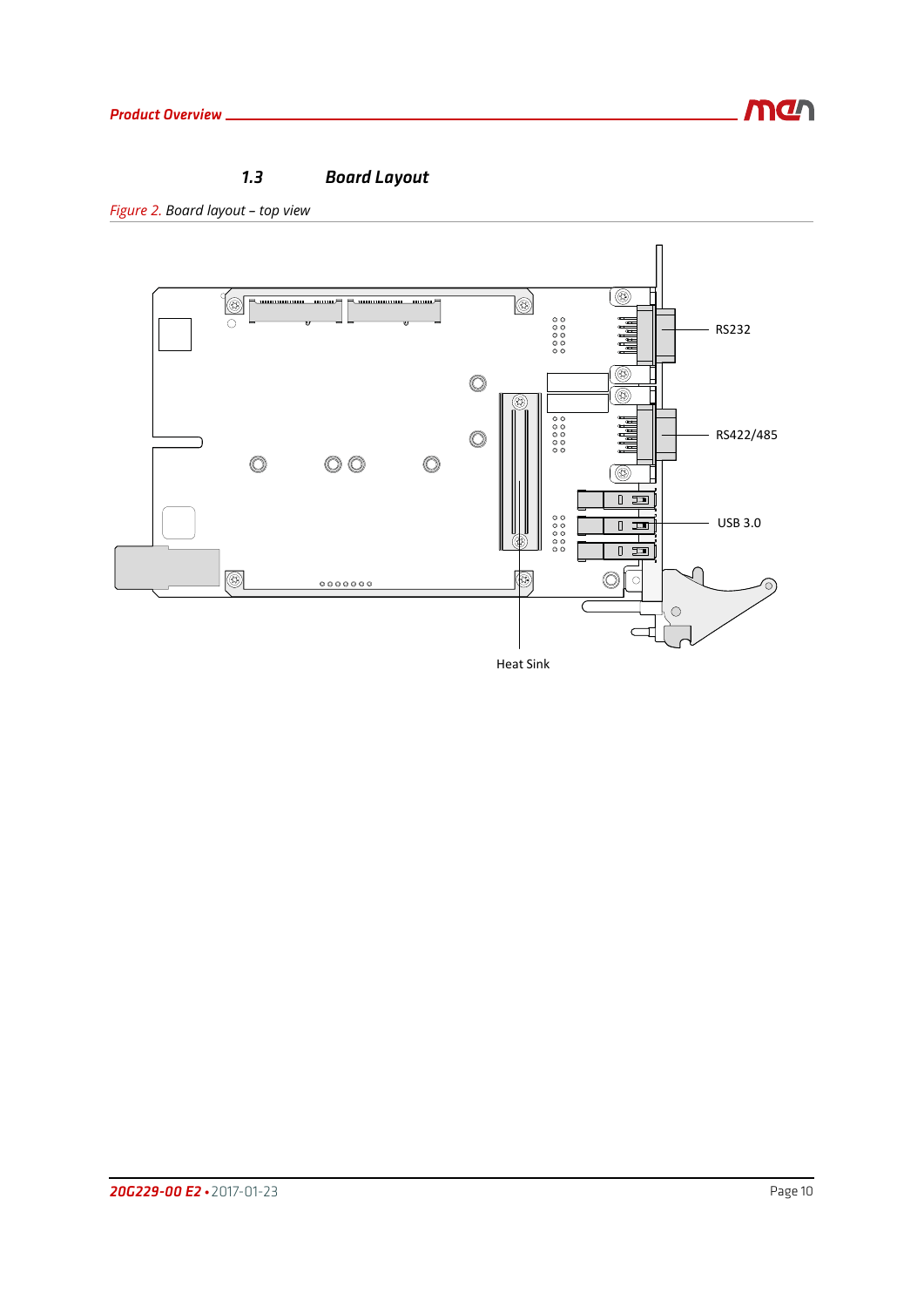

<span id="page-10-1"></span>

<span id="page-10-0"></span>*1.4 Block Diagram*

<span id="page-10-2"></span>*Figure 4. Block diagram*

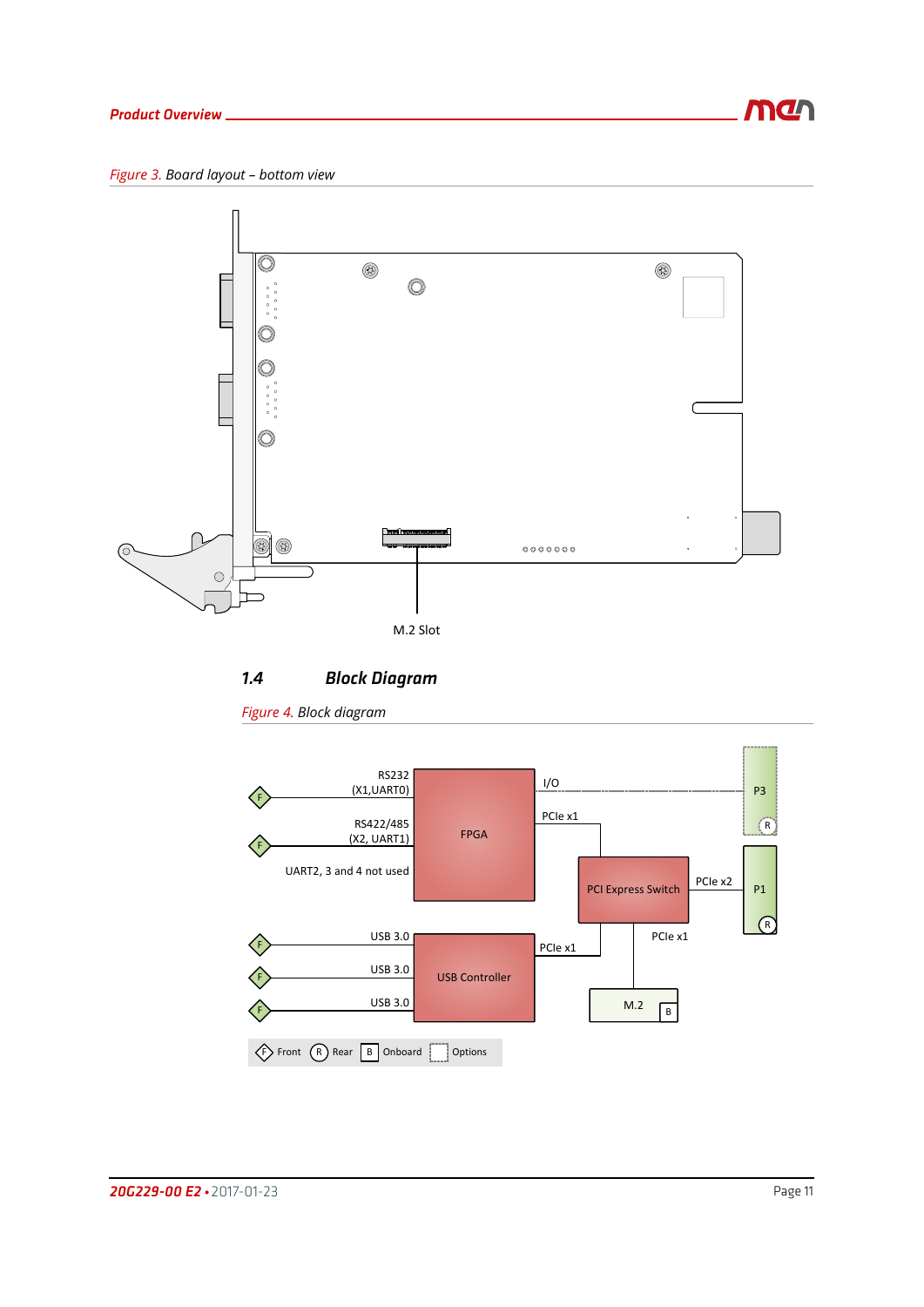

## <span id="page-11-0"></span>*1.5 Technical Data*

### *Front Interfaces*

- USB
	- Three Series A connectors, USB 3.0
- $R$ S232
	- D-Sub connector at front panel
	- Handshake lines: RTS, CTS
- **RS422/485** 
	- D-Sub connector at front panel
	- Full duplex

### *Mass Storage*

m.2 slot for NVMe

#### *Backplane Standard*

- **Compliance with CompactPCI Serial PICMG CPCI-S.0 Specification**
- **Peripheral slot**
- **Host interface:** 
	- One PCI Express x2 link, PCIe 2.x

### *Electrical Specifications*

- **Supply voltage** 
	- $+12$  V ( $-5\%$ / $+5\%$ )
- **Power consumption** 
	- 4.91 A max.
	- 2.79 A typ.

#### *Mechanical Specifications*

- **Dimensions** 
	- 3U, 4 HP
	- Only slim guide rails can be used in Heitec housings (included in delivery)
- **•** Weight
	- 178 g (model 02G229-01)

### *Environmental Specifications*

- **•** Temperature range (operation)
	- -40°C to +70°C (screened)
	- Airflow: min. 1.5 m/s
- Temperature range (storage): -40°C to +85°C
- **Cooling concept** 
	- Air-cooled
	- Conduction-cooled in MEN CCA frame
- **Humidity: EN 60068-2-30, EN 50155**
- Altitude: -300 m to +3000 m
- **Shock: EN 50155**
- Vibration: EN 50155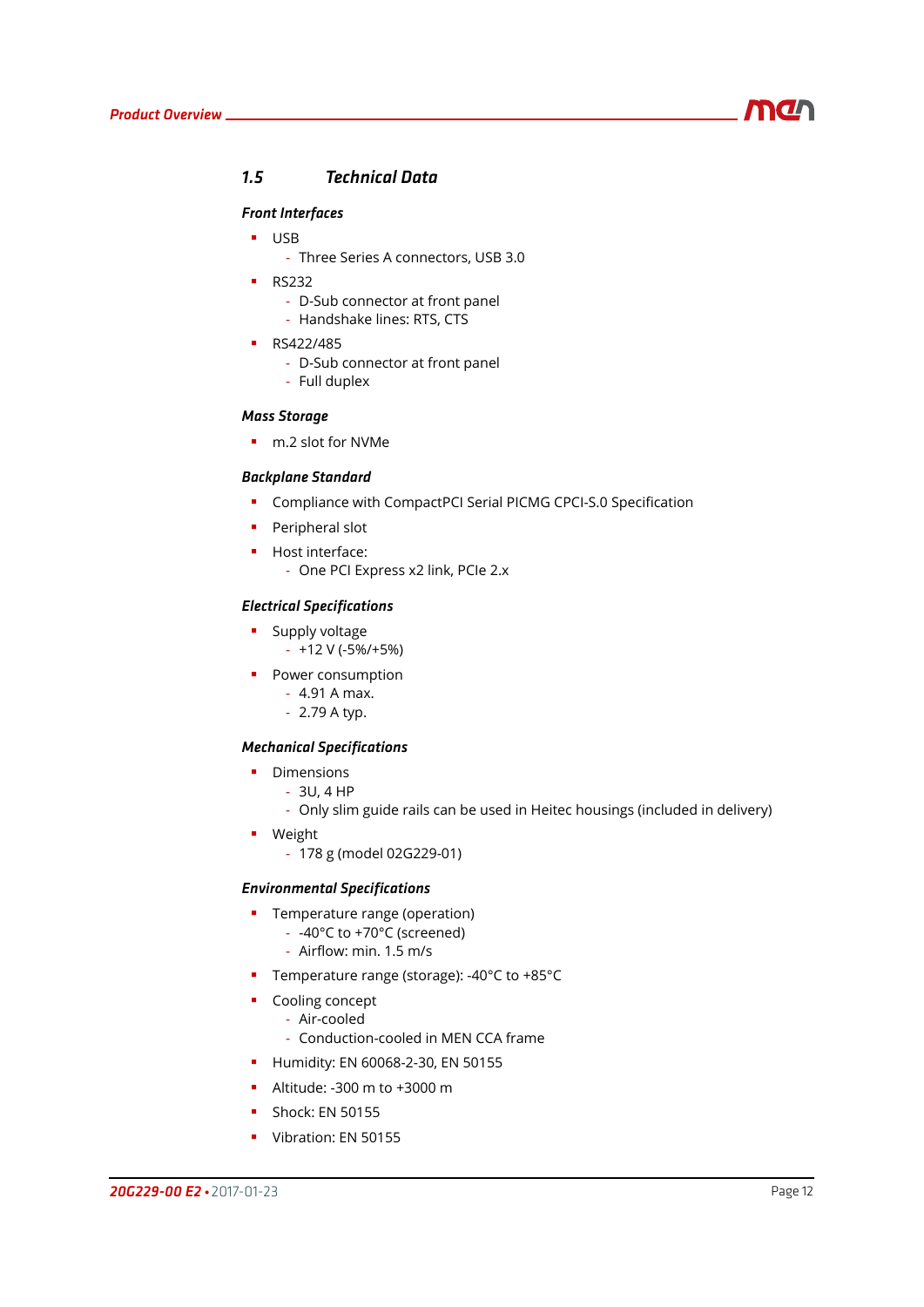

**Conformal coating** 

#### *Reliability*

MTBF: 630 662 h @ 40°C according to IEC/TR 62380 (RDF 2000)

#### *Safety*

- **Electrical Safety** 
	- EN 62368-1 (former EN 60950-1)
	- EN 50153
- **Flammability** 
	- UL 94V-0

#### *EMC*

- EMC Radiated Emission: EN 55022, EN 50121-3-2 class B
- **EMC Conducted Emission: EN 55022, EN 50121-3-2 class B**
- **EMC Immunity: EN 55024, EN 50121-3-2**

### *Software Support*

- **•** Windows
- Linux



See the MEN website for supported operating system versions and drivers:

www.men.de/products/g229/#downl

### <span id="page-12-0"></span>*1.6 Product Identification*

MEN user documentation may describe several different models and/or design revisions of the G229. You can find information on the article number, the design revision and the serial number on two labels affixed to the board.

- **Article number:** Indicates the product family and model. This is also MEN's ordering number. To be complete it must have 9 characters.
- **Revision number:** Indicates the design revision of the product.
- **Serial number:** Unique identification assigned during production.

If you need support, you should communicate these numbers to MEN.

#### <span id="page-12-1"></span>*Figure 5. Product labels*

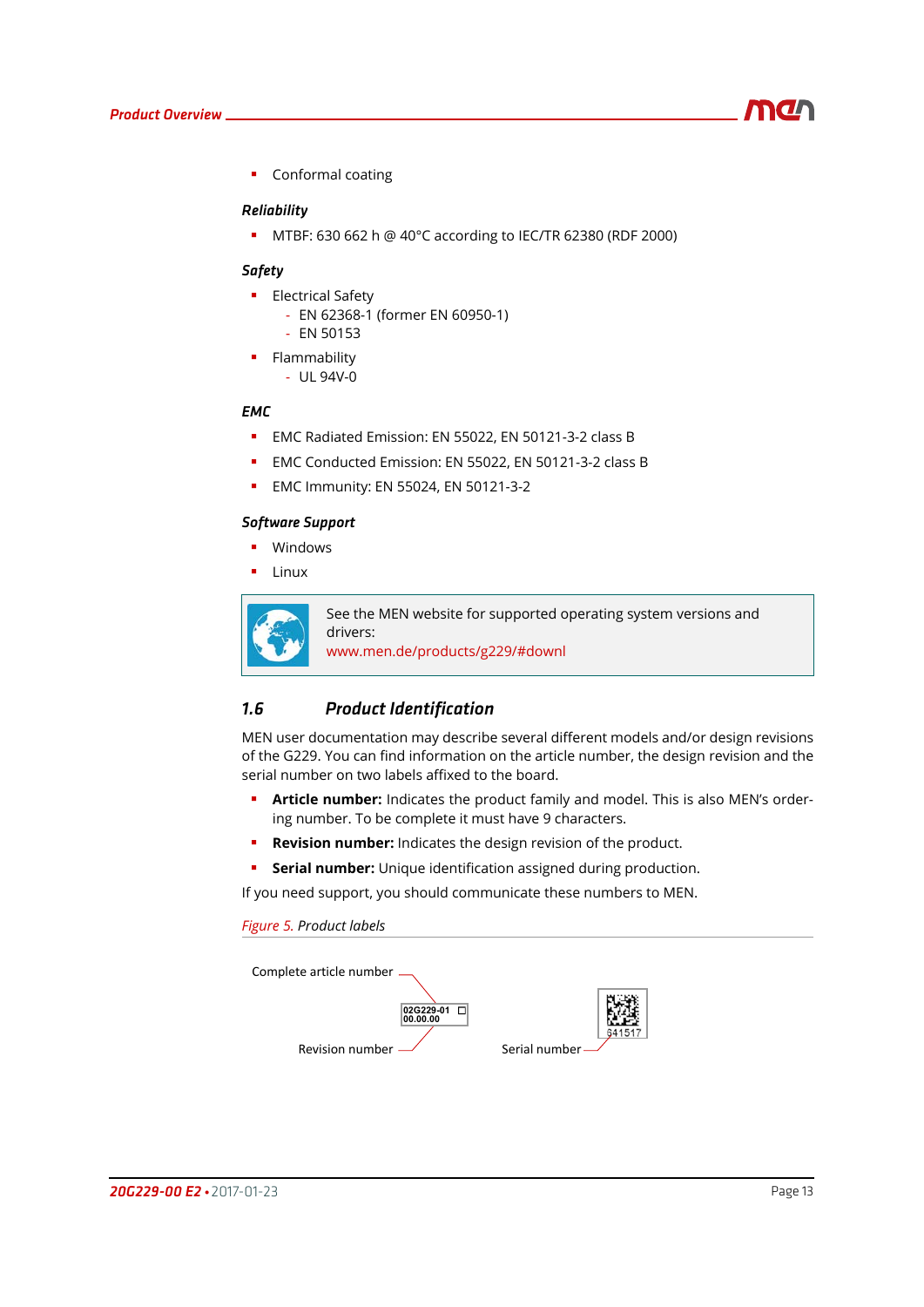# <span id="page-13-0"></span>*2 Getting Started*

# <span id="page-13-1"></span>*2.1 Configuring the Hardware*

Check your hardware requirements before installing the board in a system. Modifications are difficult or impossible to do when the board is integrated in a system.



MEN offers suitable accessory articles for G229. See the MEN website for ordering information: www.men.de/products/g229/#ord

## <span id="page-13-2"></span>*2.1.1 Installing an M.2 Solid State Drive*

To install an M.2 solid state drive, the following steps are necessary.

- » Power down your system and remove the G229 from the system.
- » Put the board on a flat surface.
- $\lambda$  Align the SSD properly at a 30 $^{\circ}$  angle to the M.2 connector on the G229.



- » Firmly push the M.2 SSD down while plugging it in the M.2 connector on the G229.
- » Fasten the SSD to the board from the top side using a M3x4 screw.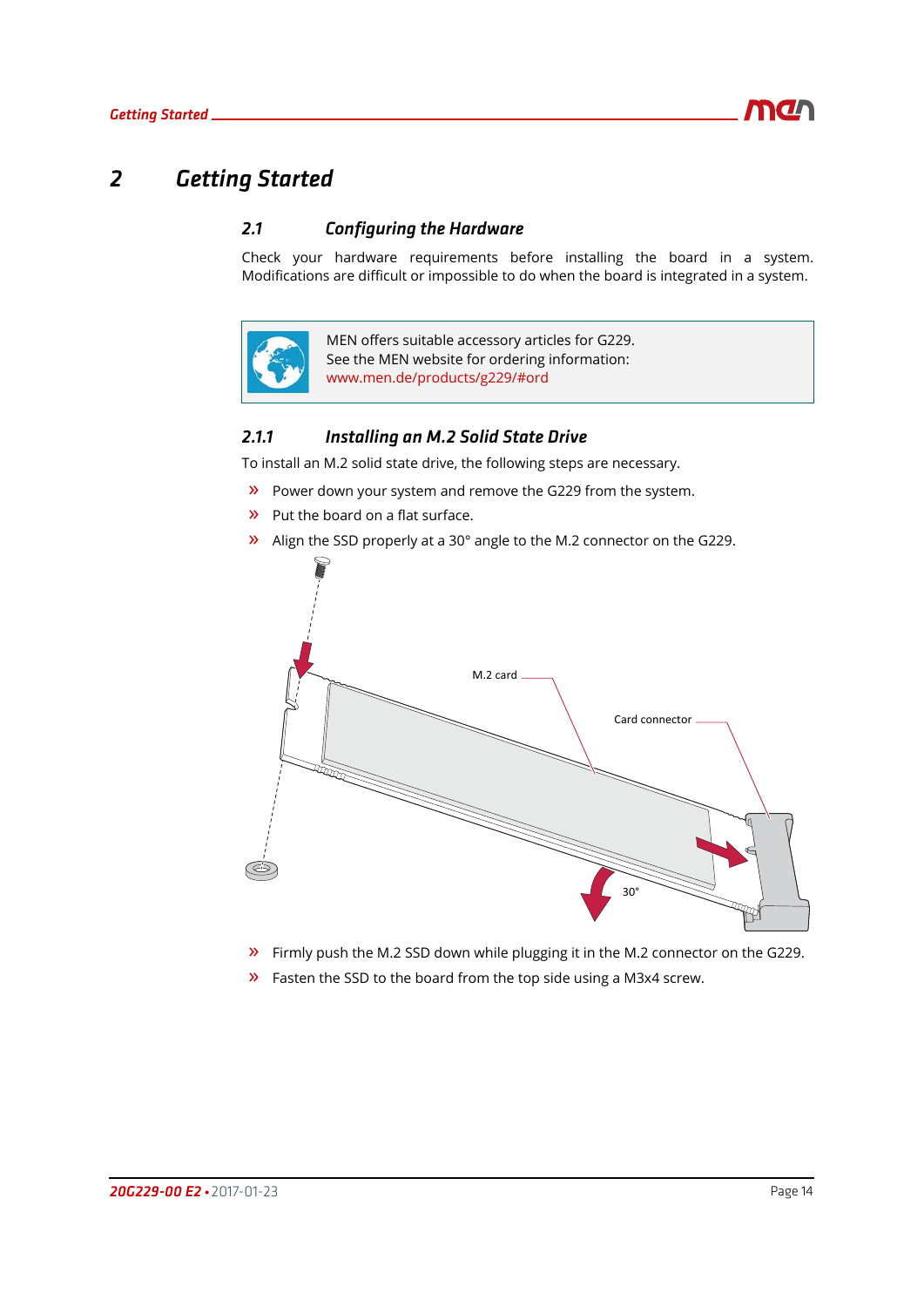

# <span id="page-14-0"></span>*2.2 Connecting and Starting*

You can use the following check list when installing the board in a system for the first time and with minimum configuration.

- » Power down the system.
- » Insert the G229 into a peripheral slot of your CompactPCI system, making sure that the backplane connectors are properly aligned.
- Note: The peripheral slots of every CompactPCI Serial system are marked by a circle with a plus sign behind it on the backplane and/or at the front panel.
- » Power up the system.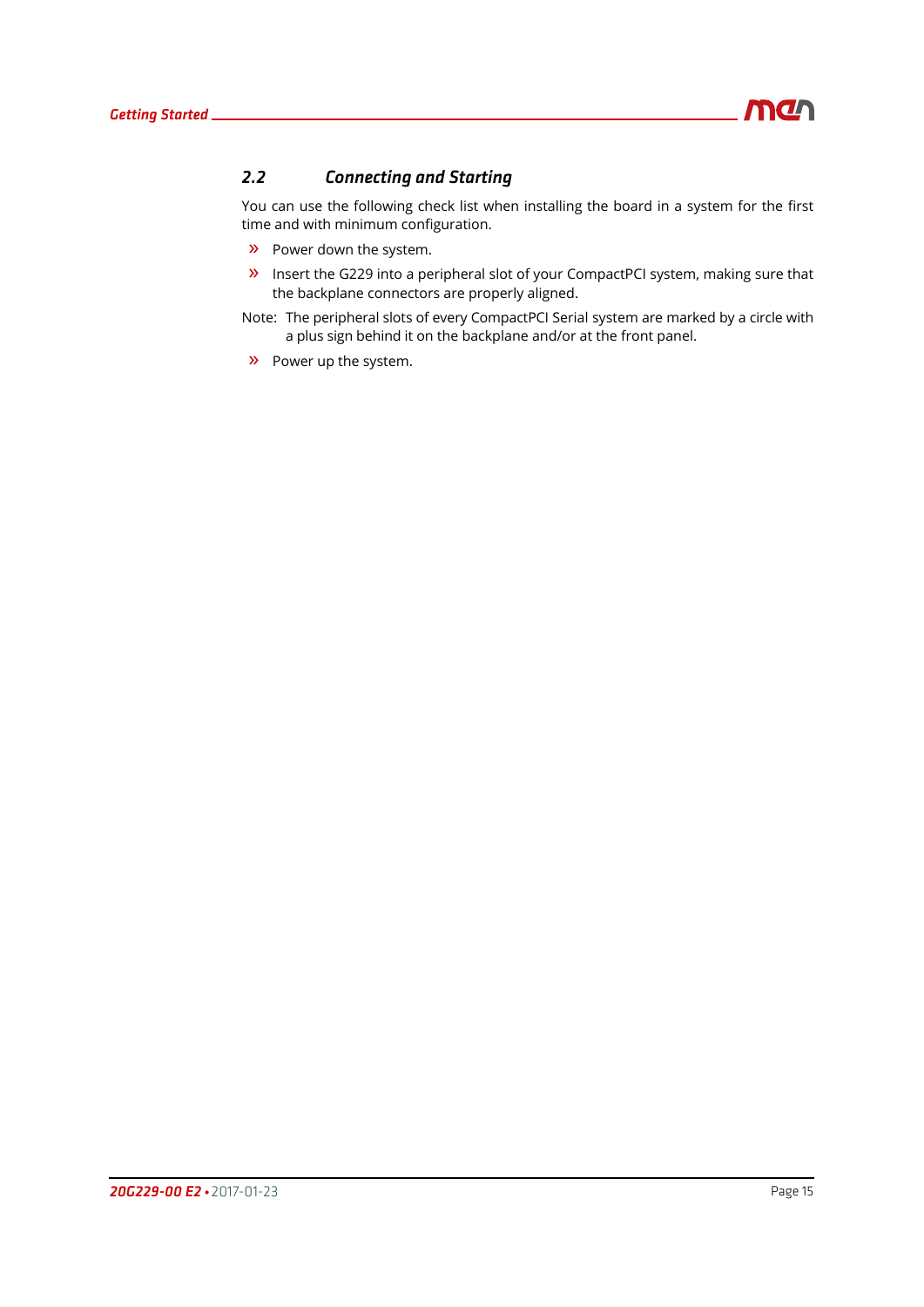

# <span id="page-15-0"></span>*2.3 Installing Driver Software*

For a detailed description on how to install driver software, please refer to the respective documentation of the software package to be installed.



See the MEN website for all available software: www.men.de/products/g229/#downl

## <span id="page-15-1"></span>*2.3.1 MDIS System Package*

The G229 is supported by the MDIS framework.

MDIS stands for MEN Driver Interface System and is a framework for device drivers for almost any kind of I/O hardware. It greatly simplifies system configuration, also in combination with specialized board BSPs.



<span id="page-15-4"></span>See the [MEN website](https://www.men.de/mdis/) for more information on MDIS.

### <span id="page-15-2"></span>*2.4 Using the G229 under Windows*

This chapter describes how to use Windows software together with the G229. A detailed step-by-step description is given where needed.

### <span id="page-15-3"></span>*2.4.1 Configuring the UART Interfaces*

MEN's driver installation package (Installset) for Windows (13F215-77) allows easy configuration through the Device Manager.

To do this, open the *Properties* page of each G229 UART device via the Windows Device Manager and select the *Port Interface* tab.



See the MEN website for the Windows Installset and user manual: www.men.de/software/13f215-77/

See the block diagram and the front panel drawing in [Chapter 1 Product Overview](#page-8-0) to find out the interface names and numbers.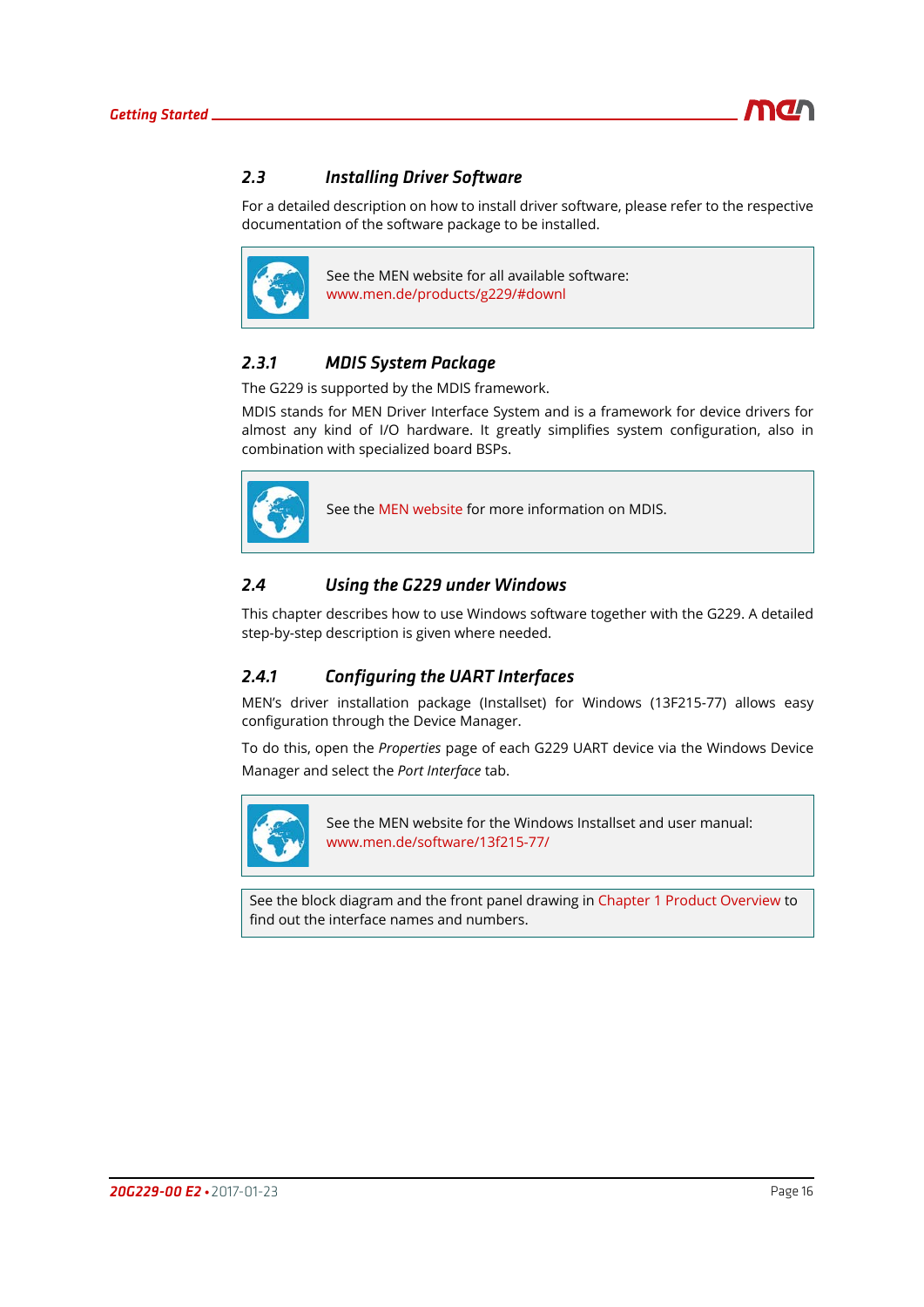

# <span id="page-16-0"></span>*2.5 Using the G229 under Linux*

This chapter describes how to use Linux software together with the G229. A detailed step-by-step description is given where needed.

# <span id="page-16-1"></span>*2.5.1 Configuring the UART Interfaces*

MEN provides a Linux driver that allows to configure the interface mode and baud rate.It is included in the 13MD05-90 MDIS5 system package for Linux.



See the MEN website for the MDIS system package: www.men.de/software/13md05-90/

The *baud\_base* parameter must be set to 1843200. Use the following command:

# **modprobe men\_lx\_z25 baud\_base=1843200**

MEN's Linux driver supports the following values for the *mode* parameter:

| se.     | single ended (RS232)                         |
|---------|----------------------------------------------|
| df fdx  | differential, full duplex (RS422)            |
| df hdxe | differential, half duplex, with echo (RS485) |
| df hdx  | differential, half duplex, no echo (RS485)   |

Note: You can check using *dmesg* whether all */dev/ttySx* interfaces are present.



Most Linux kernels only support 4 UARTs by default. If you need more than 4 UARTs, add parameter *8250.nr\_uarts=16* to your kernel boot line in the bootloader or adjust kernel parameter *CONFIG\_NR\_8250\_UARTS* and recompile the kernel.

See the block diagram and the front panel drawing in [Chapter 1 Product Overview](#page-8-0) to find out the interface names and numbers.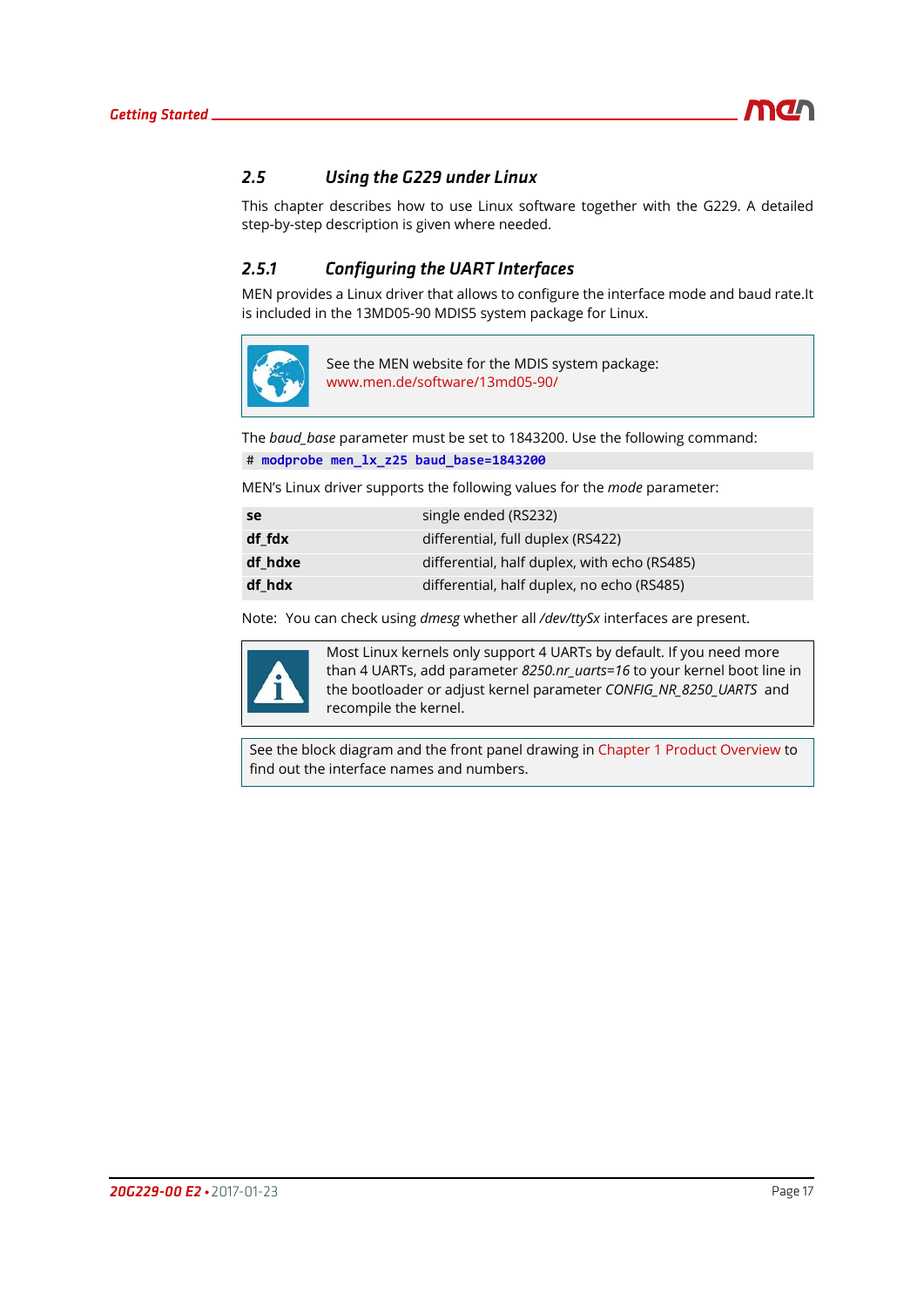# <span id="page-17-0"></span>*3 Functional Description*

# <span id="page-17-1"></span>*3.1 Power Supply*

The G229 is supplied via the backplane.

# <span id="page-17-2"></span>*3.2 Mass Storage*

# <span id="page-17-3"></span>*3.2.1 M.2 Card Slot*

The G229 is shipped without a m.2 drive installed. The slot is ready-to-use.

Supported features:

- M-coding
- **22 mm module width**
- 42 mm, 60 mm or 80 mm module length.

# <span id="page-17-4"></span>*3.3 USB*

### <span id="page-17-5"></span>*3.3.1 Front Connection*

### <span id="page-17-6"></span>*Table 1. Connector types – USB 3.0*

| <b>Connector</b> | <b>Type</b>                                                                            |
|------------------|----------------------------------------------------------------------------------------|
| On G229          | 9-pin USB 3.0 Standard-A receptacle according to Universal Serial Bus<br>Specification |
| Mating           | 9-pin USB 3.0 Standard-A plug according to Universal Serial Bus<br>Specification       |

### <span id="page-17-7"></span>*Table 2. Pin assignment – USB 3.0*

|        |   | +5V | 9 | StdA_SSTX+ |
|--------|---|-----|---|------------|
| 9<br>8 |   | D-  | 8 | StdA_SSTX- |
|        | 3 | D+  |   | GND        |
| 6<br>5 |   | GND | ь | StdA_SSRX+ |
|        |   |     | 5 | StdA_SSRX- |

<span id="page-17-8"></span>*Table 3. Signal mnemonics – USB 3.0*

| <b>Signal</b>          | <b>Direction</b> | <b>Function</b>                          |
|------------------------|------------------|------------------------------------------|
| $+5V$                  | out              | +5 V power supply                        |
| <b>GND</b>             |                  | Digital ground                           |
| $D+$ , $D-$            | in/out           | USB 2.0 differential pair                |
| StdA_SSTX+, StdA_SSTX- | out              | SuperSpeed transmitter differential pair |
| StdA_SSRX+, StdA_SSRX- | in               | SuperSpeed receiver differential pair    |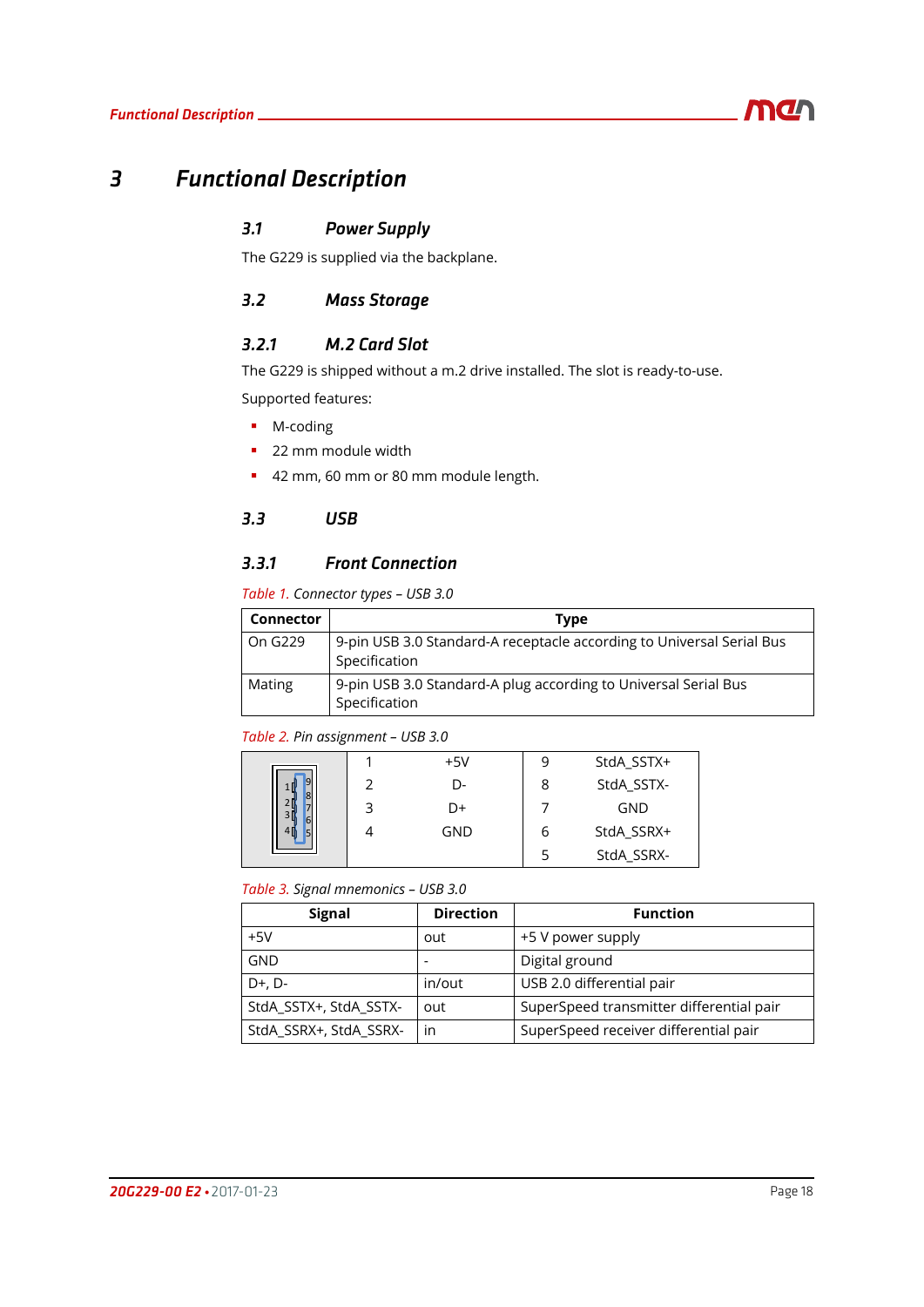# <span id="page-18-0"></span>*3.4 RS232*

<span id="page-18-3"></span>*Table 4. Connector types – 9-pin D-Sub plug*

| <b>Connector</b> | <b>Type</b>                                                                                                                                                                |
|------------------|----------------------------------------------------------------------------------------------------------------------------------------------------------------------------|
| On G229          | 9-pin D-Sub plug according to DIN41652/MIL-C-24308, with thread bolt<br><b>UNC4-40</b>                                                                                     |
| Mating           | 9-pin D-Sub receptacle according to DIN41652/MIL-C-24308, available for<br>ribbon cable (insulation piercing connection), hand-soldering connection<br>or crimp connection |

### <span id="page-18-4"></span>*Table 5. Pin assignment – RS232 (9-pin D-Sub)*

|                                       |   |            | о | -    |
|---------------------------------------|---|------------|---|------|
| 6<br>$\bullet$<br>C                   |   | <b>RXD</b> |   | RTS# |
| $\bullet$<br>$\bullet$<br>$\bullet$   | ∍ | <b>TXD</b> | 8 | CTS# |
| $\bullet$<br>9<br>$\bullet$<br>5<br>۰ |   |            | 9 | -    |
|                                       |   | <b>GND</b> |   |      |

### <span id="page-18-5"></span>*Table 6. Signal mnemonics – RS232*

| <b>Signal</b> | <b>Direction</b> | <b>Function</b> |
|---------------|------------------|-----------------|
| GND           |                  | Ground          |
| CTS#          | ın               | Clear to send   |
| RTS#          | out              | Request to send |
| <b>RXD</b>    | ın               | Receive data    |
| <b>TXD</b>    | out              | Transmit data   |

## <span id="page-18-1"></span>*3.5 RS422/485*

<span id="page-18-6"></span>

|  | Table 7. Connector types - 9-pin D-Sub receptacle |  |  |
|--|---------------------------------------------------|--|--|
|--|---------------------------------------------------|--|--|

| <b>Connector</b> | Type                                                                                                                                                                 |
|------------------|----------------------------------------------------------------------------------------------------------------------------------------------------------------------|
| On G229          | 9-pin D-Sub receptacle according to DIN41652/MIL-C-24308, with thread<br>bolt UNC4-40                                                                                |
| Mating           | 9-pin D-Sub plug according to DIN41652/MIL-C-24308, available for<br>ribbon cable (insulation piercing connection), hand-soldering connection<br>or crimp connection |

# <span id="page-18-2"></span>*3.5.1 Full-Duplex Interface*

<span id="page-18-7"></span>*Table 8. Pin assignment – RS422/485 full duplex (9-pin D-Sub)*

|   |   |       |   | I-VCC |
|---|---|-------|---|-------|
| 6 | 2 |       |   | -     |
|   | 3 | $TX+$ | ጸ | TX-   |
| 9 |   | $RX+$ |   | RX-   |
|   | 5 | I-GND |   |       |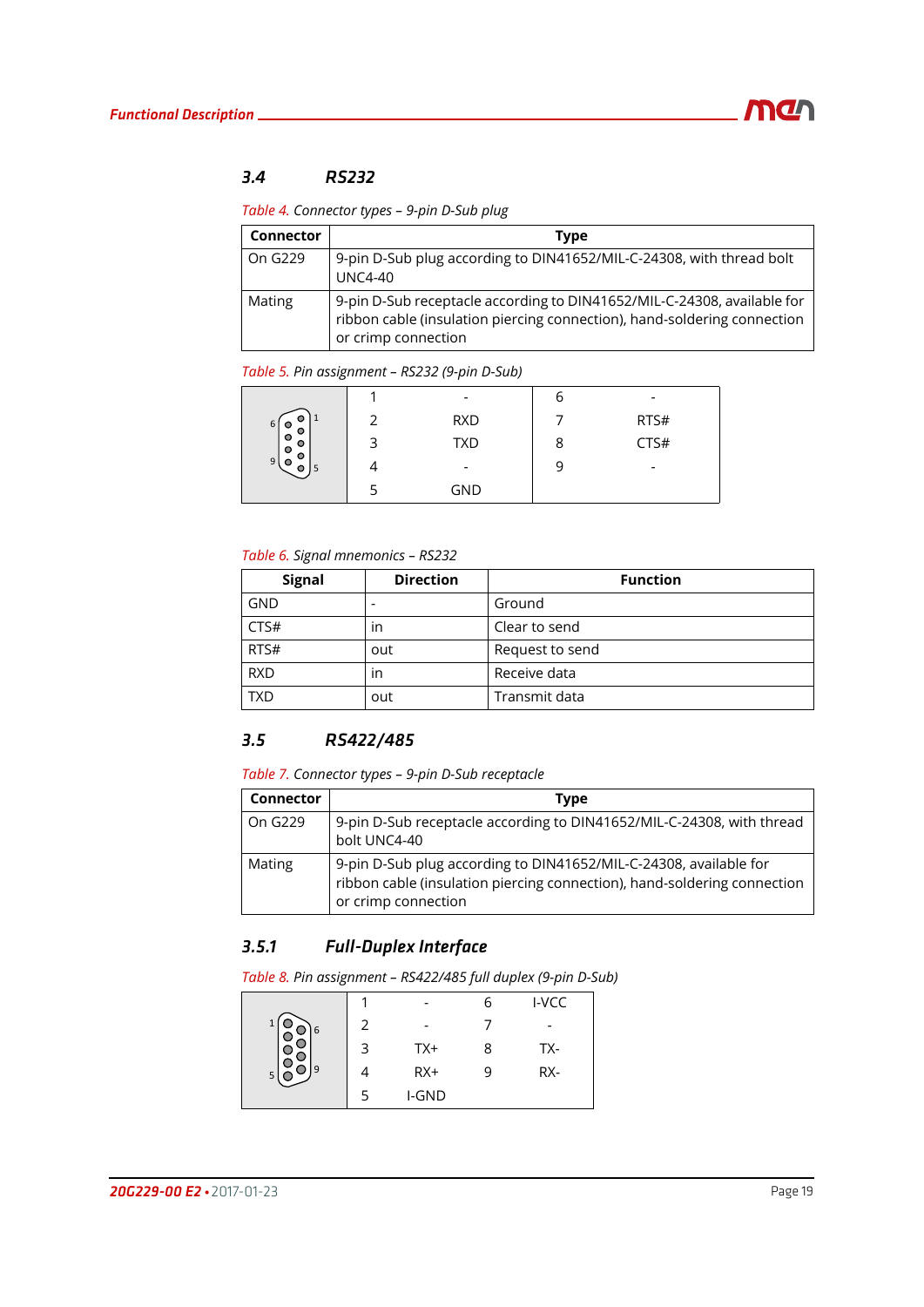# <span id="page-19-0"></span>*3.5.2 Half-Duplex Interface*

<span id="page-19-2"></span>*Table 9. Pin assignment – RS422/485 half duplex (9-pin D-Sub)*

|        |               |          |   | I-VCC  |
|--------|---------------|----------|---|--------|
| 6      | $\mathcal{P}$ |          |   |        |
|        | 3             | $RX/TX+$ | 8 | RX/TX- |
| 9<br>5 |               |          |   |        |
|        | 5             | I-GND    |   |        |

### <span id="page-19-3"></span>*Table 10. Signal mnemonics – RS422/485*

| <b>Signal</b> | <b>Direction</b> | <b>Description</b>           |
|---------------|------------------|------------------------------|
| I-GND         |                  | Isolated reference potential |
| I-VCC         | out              | Isolated power supply        |
| $RX+/-$       | ın               | Receive data                 |
| $TX+/-$       | out              | Transmit data                |

# <span id="page-19-1"></span>*3.6 CompactPCI Serial*



Refer to the CompactPCI Serial standard PICMG CPCI-S.0 for detailed information regarding the rear I/O connectors.

- CompactPCI Serial Specification PICMG CPCI-S.0 Revision 2.0: 2015; PCI Industrial Computers Manufacturers Group (PICMG) [www.picmg.org](http://www.picmg.org)
- **Introduction to CompactPCI Serial on Wikipedia:** [en.wikipedia.org/wiki/CompactPCI\\_Serial](http://en.wikipedia.org/wiki/CompactPCI_Serial)